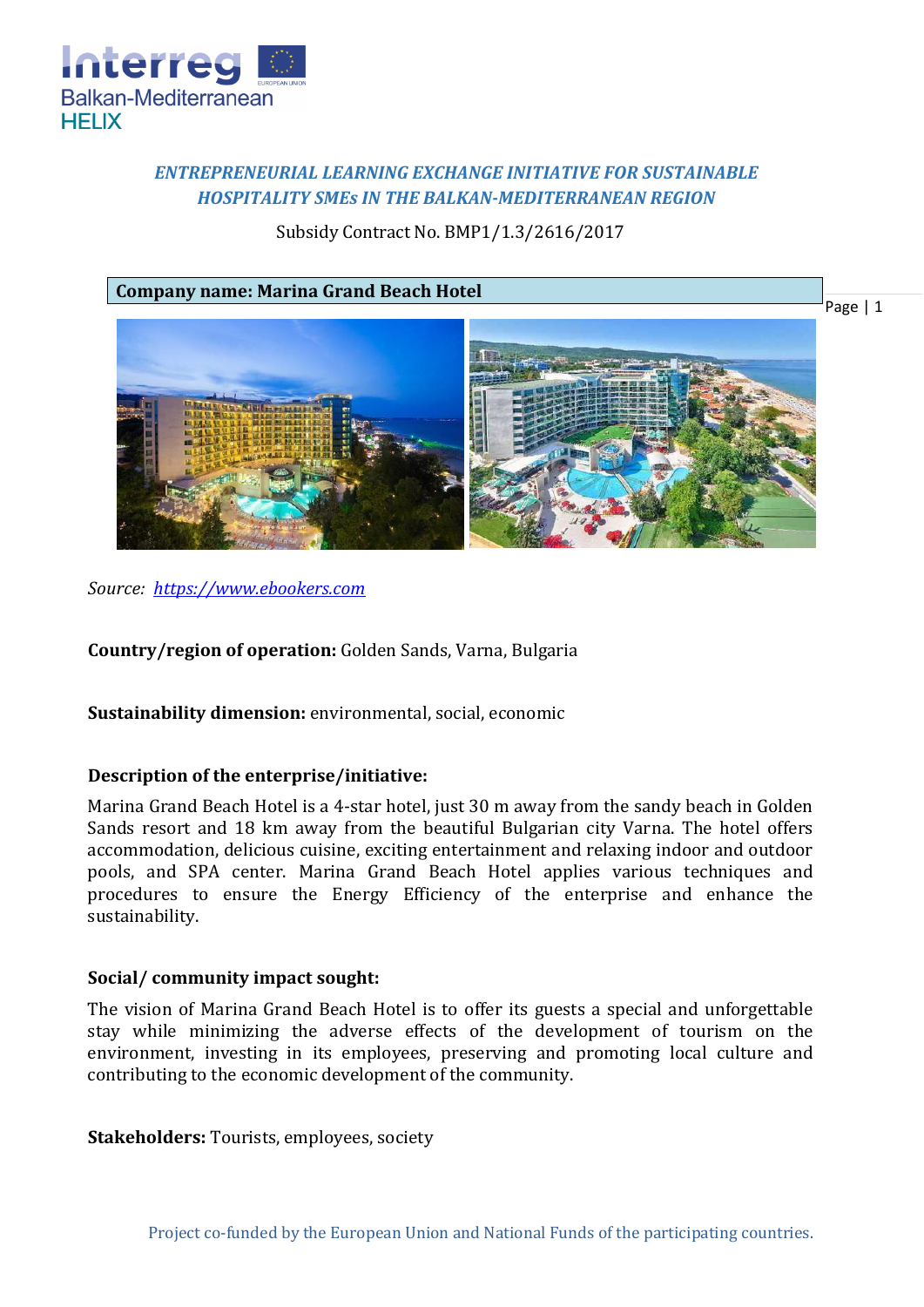

## **Approach applied:**

The motto of the Marina Grand Beach Hotel is one of the most well-known definitions of sustainable development - "to satisfy the needs of the present generation without taking away the opportunities and prerequisites of the future generation to satisfy its own needs." To achieve its goals, the company has implemented the following sustainable development measures:

- Page | 2 Replacement of existing heat pump units with new high-energy-efficient aggregates /  $\bullet$ chillers / - the aim is to reduce the energy costs of the hotel's air conditioning.
- Replacement of technological equipment in a laundry facility the aim is to increase the capacity and energy efficiency of the hotel laundry facility.
- Construction of a solar installation for domestic hot water supply the aim is to reduce the  $\bullet$ cost of heating domestic hot water in the hotel by using renewable energy sources - the energy of the sun.
- Installing room door sensors to turn off the air conditioner when doors are open;
- Use and replacement of existing equipment in the hotel and kitchen with A-class energy saving appliances and machines;
- Replacing the existing room access control and energy saving system with a new more effective one
- Replacement of lighting fixtures in hotel corridors that are operated around the clock with energy-saving lighting - diode bands.
- Using e-mail as a means of communication between employees to minimize the printing of business correspondence.
- Reduce air emissions by providing official transport from Varna and Dobrich to the hotel for all workers;
- Waste management

## **Innovation applied:**

Introduction of the Innovative Model of Work Organization - Integrated Human Resource Management System (IMSMD) to optimize working processes, introduce flexible working hours and practices for extending working life for older employees - over 54 years of age.

### **Social impact and business results achieved:**

Increased labour productivity and profitability of the business; reduced operational costs and environmental impact.

### **Financial situation / sustainability of the business model:**

As a result of the implemented measures the sustainability of the business has been enhanced and in 2006, the building was certified and received the highest energy efficiency certificate - class "A". Marina Grand Beach Hotel is part of the project "RELACS" /Renewable Energy for Tourist Accommodation Buildings/ and it is certified by Elbimeks LTD. for separate collection and recycling of waste.